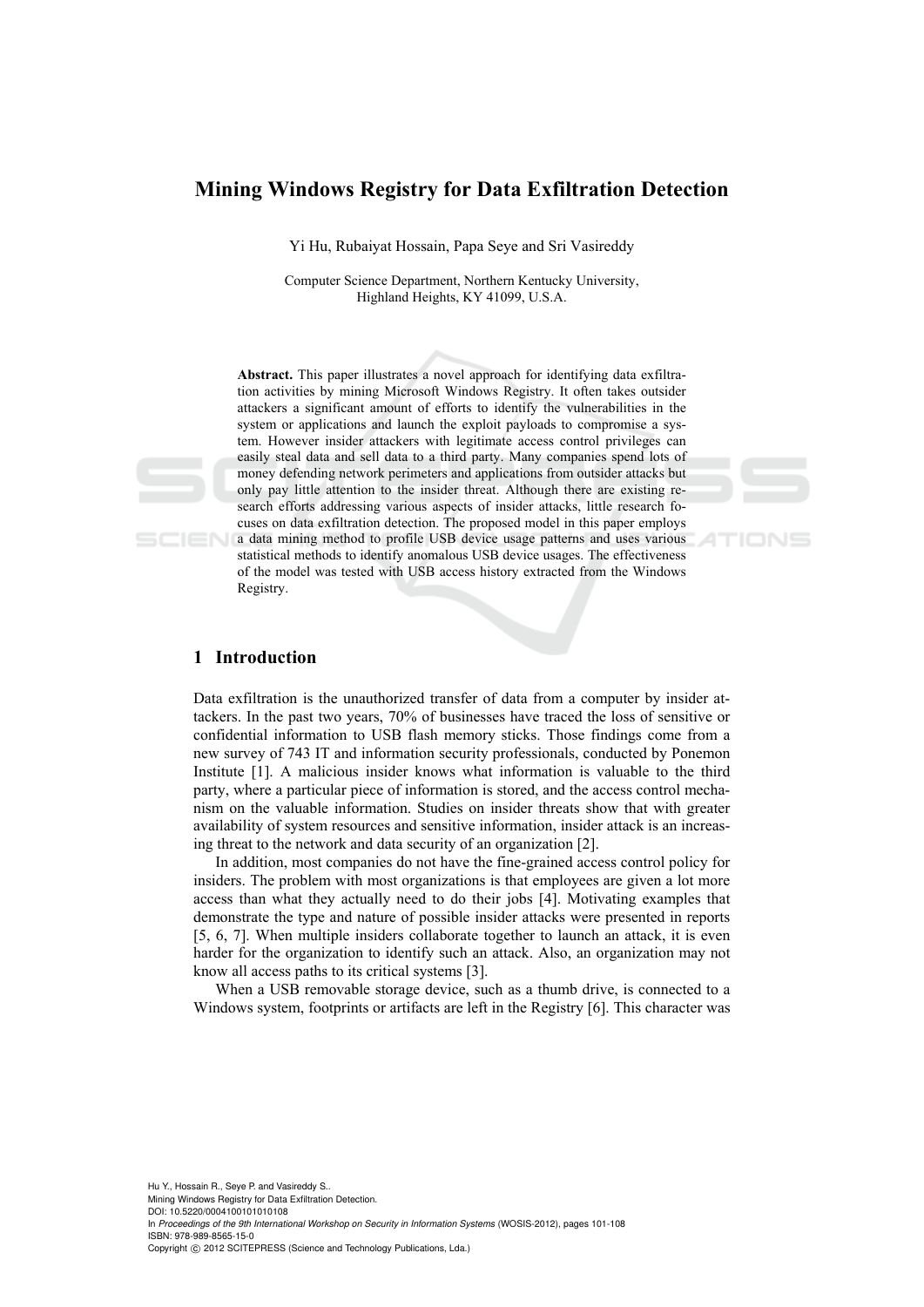not known to most individuals. By querying Windows Registry, we are able to find out what USB devices are connected to a computer previously, who is the manufacturer of the USB device, and most importantly the date and time of when the USB devices was last plugged into the computer. Therefore, essentially the Windows Registry can be thought as a log file for USB device usage on a computer. Based on the concentration and dispersion of USB device access operations we can identify anomalous USB device usages during a certain time frame. For example, if a software developer normally uses a USB removable storage device only 2 to 4 times a day, significantly more USB device usage on a day may indicate a potential data exfiltration activity. To confirm the incident of data exfiltration, further manual investigations are needed. This paper illustrates a novel approach for identifying data exfiltration activities by mining Microsoft Windows Registry.

### **2 The Model**

When analyzing the USB device access log, the concentration and dispersion of access operations can reflect the characteristics of a person's accesses to USB devices during a certain time frame. The days with anomalous high numbers of USB device accesses indicate a case that warrants further computer forensic investigation of potential data exfiltration activities.

#### **2.1 Statistics used for Identifying Anomalous USB Device Access Data**

We use Herfindahl Index [7] to measure the concentration of USB drive access data. Herfindahl Index H is defined as the sum of squares of the access shares of all access data in a certain time frame:

$$
H=\sum_{i=1}^N (p_i)^2.
$$

Where *pi* indicates the percentage of USB device accesses for day *i* out of all days in a time window.

The higher the value of the Herfindahl index, the more concentration of USB device access data for a certain time window. Let us use an overly simplified example just for the purpose of illustrating the concept of Herfindahl index for identifying suspicious USB device access activities. Consider a 100-day period USB access data. Let's say, from day 1 to day 100, there is an equal number of USB device accesses for each day. So  $p_i = 1$  (percent),  $1 \le i \le 100$ . The corresponding value of H is 100. Considering another extreme case, all USB accesses happen during a single day and no accesses for other 99 days. The value of H is 10,000 for this case.

A rule of thumb sometimes used is that H below 1,000 indicates the relatively limited concentration, and H above 1,800 points indicates the significant concentration [7].

Table 1 illustrates an example of Herfindahl Index calculation for USB device access data. The column USB Access Data shows the number of USB device accesses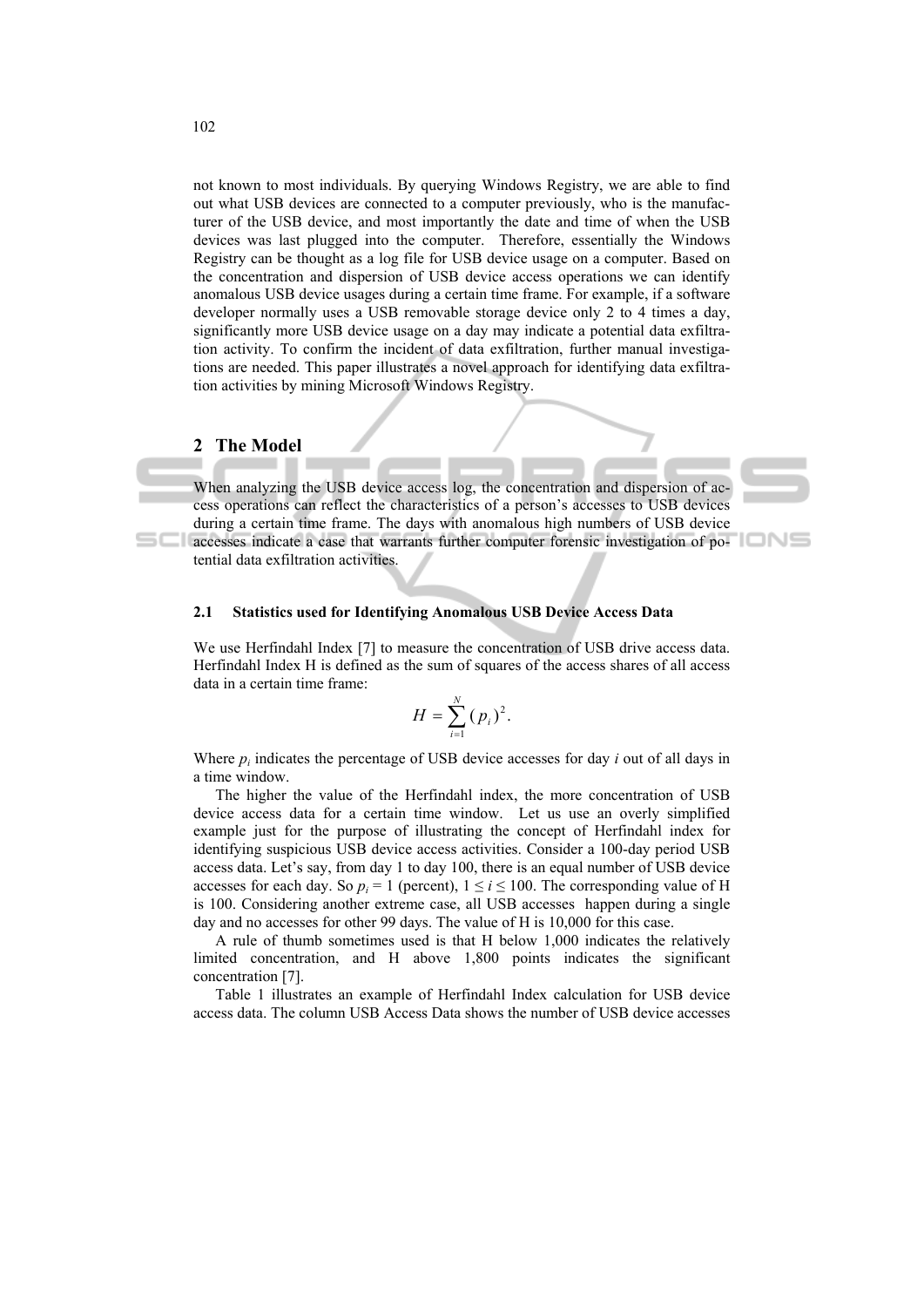on a computer for each day in an 8-day period. The Access Percentage data illustrates the access share of a particular day out of all USB device accesses. The Square of Access Percentages are also shown in this table. It can be seen from the table, the value of Herfindahl index is 2,246.35 which is larger than 1,800. Based on the rule of thumb, the significant concentration of USB device access data reveals anomalous accesses during this period.

|               | <b>USB Access Data</b> | Access Percentage | Square of Access Percentage |
|---------------|------------------------|-------------------|-----------------------------|
|               | 2                      | 3.77              | 14.24                       |
| $\mathcal{L}$ |                        | 3.77              | 14.24                       |
| 3             |                        | 3.77              | 14.24                       |
| 4             | 3                      | 5.66              | 32.04                       |
| 5             |                        | 7.55              | 56.96                       |
| 6             | 8                      | 15.09             | 227.84                      |
| 7             | 13                     | 24.53             | 601.64                      |
| 8             | 19                     | 35.85             | 1285.15                     |
| total         | 53                     | 100               | 2246.35                     |

**Table 1.** An example of Herfindahl index calculation.

Although Herfindahl Index can illustrate the concentration of USB drive access data, it cannot tell to which extent the data are different from each other. We use Gini Index to measure the degree of inequality of USB devices access data. It indicates how equally all device access data are distributed among all days. The Gini Index captures the information shown in a Lorenz Curve, which is the difference between the actual distribution of a variable and the hypothetical state in which the distribution of the variable is uniform [7]. The Gini Index *G* for USB device access data is defined as:

$$
G = \sum_{i=1}^{N} \frac{2(e_i - a_i)\Delta e_i}{100}
$$

Where *N* is the total number of days of USB device accesses in certain time frame, *i*  is used to identify day *i* and  $1 \le i \le N$ .

$$
e_i = \frac{i}{N} \times 100
$$

 $a_i$  = cumulative percentage

$$
\Delta e_i = e_i - e_{i-1}.
$$

A rule of thumb often used is that Gini Index above 40% indicates significant degree of inequality in the sample data [7]. Table 2 illustrates an example of Gini index calculation based on the same set of data in Table 1. It is shown significant degree of inequality reflected in the sample USB device access data. This is because the Gini Index value is 45.52% which is larger than the baseline value 40%.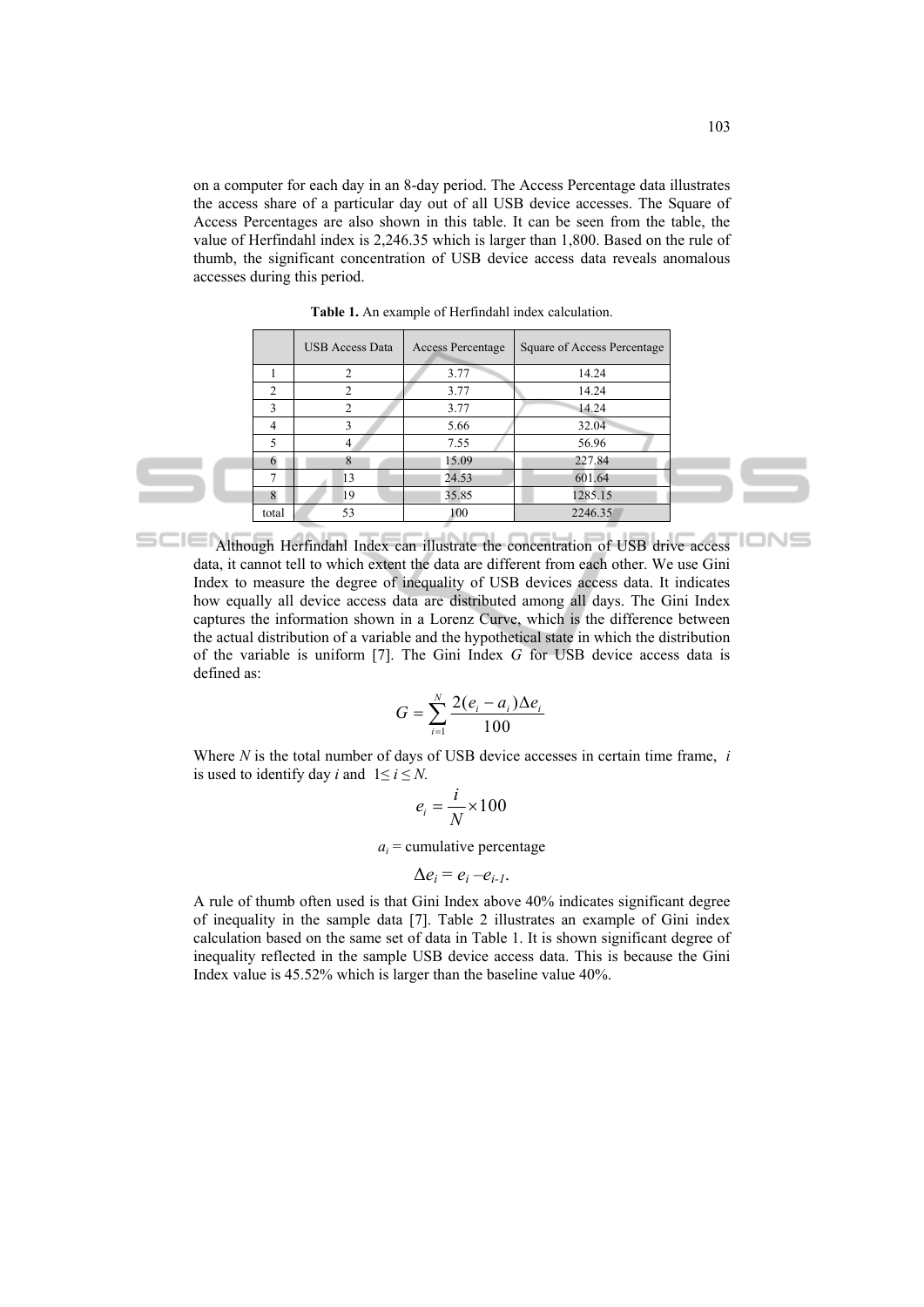|        | <b>USB Access Data</b> | <b>Access Percentage</b> | $a_i$ | $e_i$ | $e_i - a_i$ | $2 \times (e_i - a_i) \times \Delta e_i / 100$ |
|--------|------------------------|--------------------------|-------|-------|-------------|------------------------------------------------|
|        | 2                      | 3.77                     | 3.77  | 12.5  | 8.73        | 2.18                                           |
| 2      | 2                      | 3.77                     | 7.55  | 25    | 17.5        | 4.36                                           |
| 3      | 2                      | 3.77                     | 11.3  | 37.5  | 26.2        | 6.54                                           |
| 4      | 3                      | 5.66                     | 17    | 50    | 33          | 8.25                                           |
| 5      | $\overline{4}$         | 7.55                     | 24.5  | 62.5  | 38          | 9.49                                           |
| 6      | 8                      | 15.09                    | 39.6  | 75    | 35.4        | 8.84                                           |
| $\tau$ | 13                     | 24.53                    | 64.2  | 87.5  | 23.4        | 5.83                                           |
| 8      | 19                     | 35.85                    | 100   | 100   | $\Omega$    | $\theta$                                       |
|        |                        |                          |       |       | total       | 45.52                                          |

**Table 2.** An example of Gini index calculation.

### **2.2 Exception Subset Identification**

For the access logs that Herfindahl Index and Gini Index raise the red light, we propose a method to identify individual USB data access instances that actually contains excessive USB device accesses, i.e., the exception subset. Our method for identifying exception subset of USB data accesses is based on the idea of sequential exception detection [9] and is described as follows. Let us define the set of USB device access data as *S*. The dissimilarity function *DF*(*S*) is used to illustrate to what extent the data in a set *S* is different from each other. Intuitively, variance of a data set can be used to measure the dissimilarity, so we will use this standard measurement for that purpose. The process for identifying the exception subset is as follows. The data set is sorted first. Then we measure the dissimilarity function after removing the largest number in the data set. We also calculate the smooth factor (defined later) that reflects to what extend the dissimilarity can be reduced by removing the largest number. Repeat the procedure by removing the largest number in the new set and measure the dissimilarity function and smooth factor again. Continue this process until the remaining set only has one data element. The subset with the largest smooth factor is the exception subset.

IONE

To facilitate the calculation, cardinality function *C*(*S*) is defined as the size of the set *S*. The smooth factor *SF*(*S* - *S*i) is defined as follows:

$$
SF(S - S_i) = C(S - S_i) * (DF(S) - DF(S - S_i))
$$

Where  $S_i$  represents the set containing the elements removed (in the steps mentioned above),  $S - S_i$  represent the new set after elements in  $S_i$  are removed from *S*.  $C(S - S_i)$ represents the size of the set  $(S - S_i)$ . *DF(S)* and *DF(S – S<sub>i</sub>)* represent dissimilarity function values of set *S* and  $(S - S_i)$  respectively. The smooth factor reflects the extent to which the dissimilarity can be reduced by removing the subset  $S_i$  from the set  $S_i$ .

As we mentioned previously, the variance of a data set is used to identify the dissimilarity in the data set. Thus, *DF*(*S*) can be defined as follows:

$$
DF(S) = \frac{\sum (x_i - \overline{x})^2}{|S|}
$$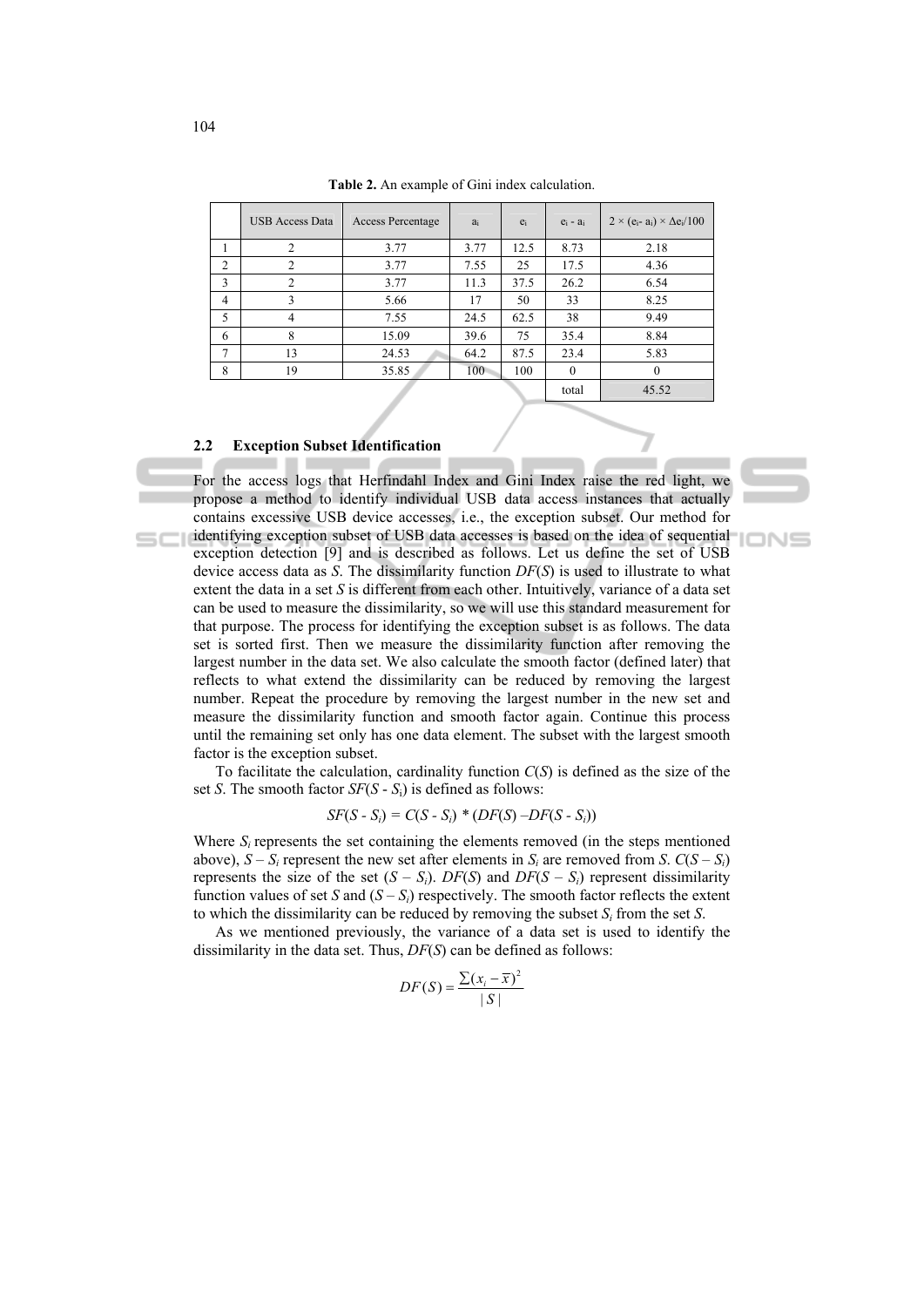where  $x_i$  represents an element in the set *S* and  $\overline{x}$  represents the mean of data in set *S*,  $| S |$  is the size of the set  $S$ .#

The algorithm for finding the exception subset is presented as follows.

#### *Algorithm:*

Sort the set of USB device access data *S* in the descending order.

Generate *N-1* subset  $S_1$ ,  $S_2$ , ...,  $S_{N-1}$ , where  $S_i$  contains top  $i$  ( $1 \le i \le N-1$ ) largest numbers from set *S*, *N* is the size of set *S*. Also generate corresponding subset *S* – *S*i for each *i*.

For  $i = 2$  to  $N$ 

Calculate the smooth factor  $SF(S - S_i)$  for each set  $S_i$ .

Find the subset with the largest smooth factor, say,  $S - S_k$ .

Output the exception subset which is  $S_k$ .

The reason we use this algorithm instead of using some metric distance based algorithm is based on the intrinsic of our problem. Our problem is that after seeing a sequence of device access data, finding the data that does not seem to belong to the usual access pattern. The algorithm proposed here is to identify the subset by removing which the remaining data are most similar to each other. That is, removing the exception subset reduces the variance of the data the most. The disadvantage of

using metric distance based algorithm is that most algorithms like these can generate noise subset or outlier subset that is not desirable.

# **3 Experiments and Discussions**

In order to verify the effectiveness of the proposed model, we conducted experiments on various real world Windows Registry data in order to discover anomalous USB access activities. We used a tool called USB History [8] to extract USB access data from the Windows Registry on several computers.

The partial output of USB History is illustrated in Figure 1. It can be seen that Windows Registry logs very detailed USB device usage history data. We conducted our experiments on multiple sets of data and the results show our model works really well on identifying anomalous USB usage data.

```
JetFlash Transcend 2GB USB Device
              instanceID: VEF3VDTH&O<br>ParentIdPrefix: 7&1bc71ffc&O<br>Driver:{4D36E967-E325-11CE-BFC1-08002BE10318}\0113<br>Disk Stamp: 04/28/2011 18:16
               Volume Stamp: 04/28/2011 18:16
Kingston DataTraveler 2.0 USB Device
              instanceID: 8998110400000000000000B1&0<br>ParentIdPrefix: 7&63db93f&0<br>Driver:{4D36E967-E325-11CE-BFC1-08002BE10318}\0066<br>Disk Stamp: 05/03/2011 18:30<br>Volume Stamp: 05/03/2011 18:30
```
**Fig. 1.** An example of USB history data.

IONS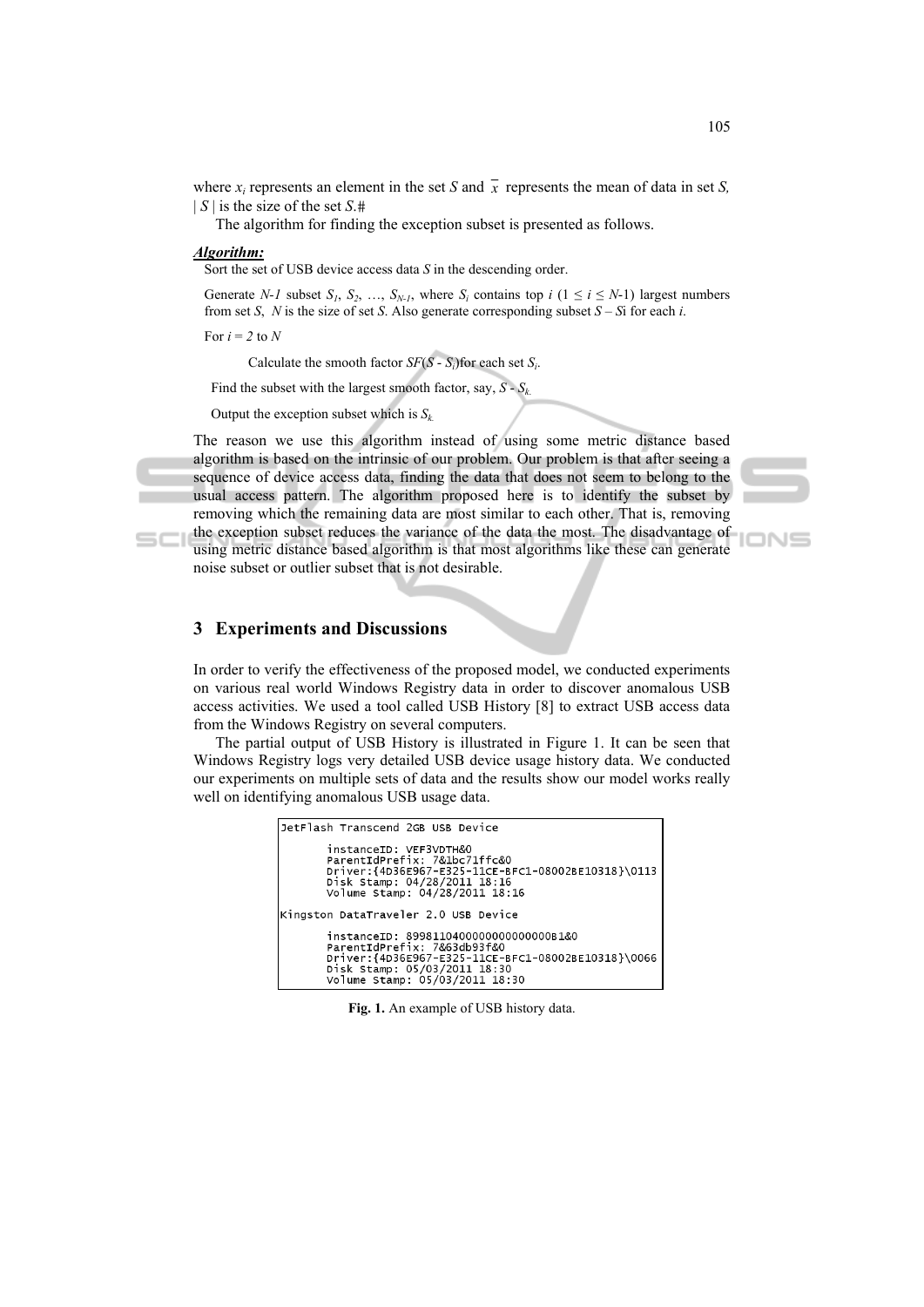We first calculate the Herfindahl Index of history data containing anomalous USB access history as shown in Table 3. It can be seen that Herfindahl Index value 1,928.24 correctly identifies this suspicious USB device access history since its value is larger than the baseline value 1,800.

|              | <b>Device Access Data</b> | <b>Percentage Access</b> | <b>Square of the Percentage</b> |
|--------------|---------------------------|--------------------------|---------------------------------|
| 1            |                           | 0.99                     | 0.98                            |
| $\mathbf{2}$ |                           | 0.99                     | 0.98                            |
| 3            |                           | 0.99                     | 0.98                            |
| 4            | $\mathbf{2}$              | 1.98                     | 3.92                            |
| 5            | $\mathbf{2}$              | 1.98                     | 3.92                            |
| 6            | $\mathbf{2}$              | 1.98                     | 3.92                            |
| 7            | 3                         | 2.97                     | 8.82                            |
| 8            | 5                         | 4.95                     | 24.51                           |
| 9            | 13                        | 12.87                    | 165.67                          |
| 10           | 17                        | 16.83                    | 283.31                          |
| 11           | 26                        | 25.74                    | 662.68                          |
| 12           | 28                        | 27.72                    | 768.55                          |
| <b>Total</b> | 101                       | 100.00                   | 1928.24                         |

**Table 3.** Herfindahl index calculation of anomalous USB usage data.

We also calculated the Herfindahl Index for legitimate USB usage history data as illustrated in Table 4. It can be seen that the Herfindahl Index is 1,275.99 for this history. Thus our method indicates that this history does not contain suspicious USB usage activities.

|  |  |  |  | Table 4. Herfindahl index calculation of legitimate USB usage data. |  |  |
|--|--|--|--|---------------------------------------------------------------------|--|--|
|--|--|--|--|---------------------------------------------------------------------|--|--|

|                         | <b>Device Access Data</b> | <b>Percentage Access</b> | <b>Square of the Percentage</b> |
|-------------------------|---------------------------|--------------------------|---------------------------------|
|                         | 1                         | 2.17                     | 4.73                            |
| $\mathbf{2}$            |                           | 2.17                     | 4.73                            |
| 3                       | 1                         | 2.17                     | 4.73                            |
| $\overline{\mathbf{4}}$ | $\mathbf{2}$              | 4.34                     | 18.90                           |
| 5                       | $\overline{2}$            | 4.34                     | 18.90                           |
| 6                       | $\mathbf{2}$              | 4.34                     | 18.90                           |
| 7                       | 3                         | 6.52                     | 42.53                           |
| 8                       | 5                         | 10.87                    | 118.15                          |
| 9                       | 6                         | 13.04                    | 170.13                          |
| 10                      | 6                         | 13.04                    | 170.13                          |
| 11                      | $\overline{7}$            | 15.22                    | 231.57                          |
| 12                      | 10                        | 21.74                    | 472.59                          |
| Total                   | 46                        | 100.00                   | 1275.99                         |

We also conducted experiments on Gini Index calculation on the previous two USB usage histories. Table 5 illustrates the Gini Index calculation of anomalous USB usage data. It can be seen that the value of Gini index is 57.67% which is larger than the baseline value 40%. Thus Gini Index verifies that there is a great extent of inequality in the given set of USB device access data.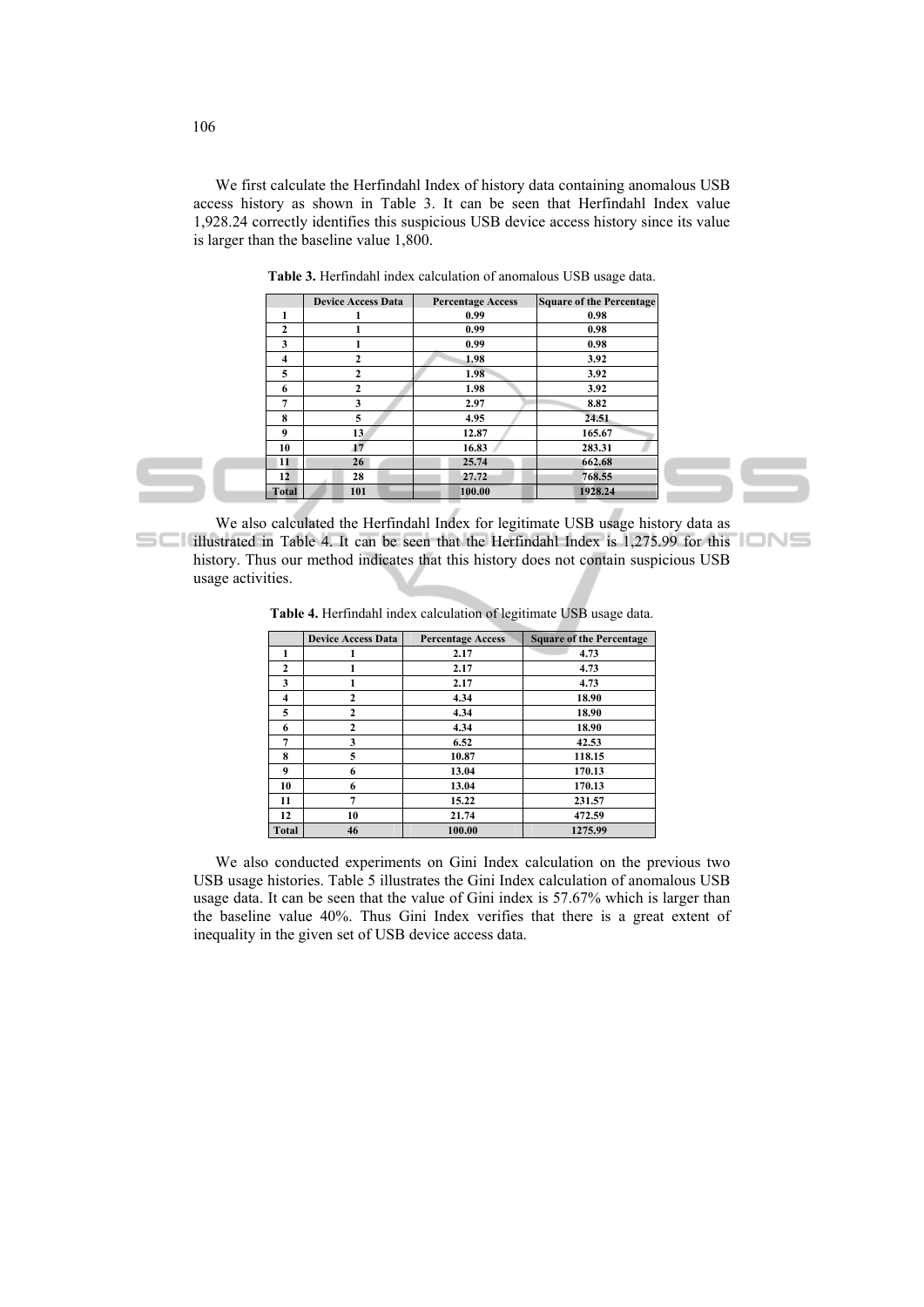|              | <b>Device Access Data</b> | <b>Percentage Access</b> | $a_i$  | $e_i$  | $e_i - a_i$ | $2 x (ei-ai) x \Delta(ei) / 100$ |
|--------------|---------------------------|--------------------------|--------|--------|-------------|----------------------------------|
|              |                           | 0.99                     | 0.99   | 8.33   | 7.34        | 1.22                             |
| $\mathbf{2}$ |                           | 0.99                     | 1.98   | 16.66  | 14.68       | 2.45                             |
| 3            |                           | 0.99                     | 2.97   | 25.00  | 22.03       | 3.67                             |
| 4            | $\mathbf{2}$              | 1.98                     | 4.95   | 33.33  | 28.38       | 4.73                             |
| 5            | 2                         | 1.98                     | 6.93   | 41.66  | 34.73       | 5.79                             |
| 6            | $\mathbf{2}$              | 1.98                     | 8.91   | 50.00  | 41.09       | 6.85                             |
| 7            | 3                         | 2.97                     | 11.88  | 58.33  | 46.45       | 7.74                             |
| 8            | 5                         | 4.95                     | 16.83  | 66.66  | 49.83       | 8.30                             |
| 9            | 13                        | 12.87                    | 29.70  | 75.00  | 45.30       | 7.55                             |
| 10           | 17                        | 16.83                    | 46.53  | 83.33  | 36.80       | 6.13                             |
| 11           | 26                        | 25.74                    | 72.28  | 91.66  | 19.38       | 3.23                             |
| 12           | 28                        | 27.72                    | 100.00 | 100.00 | 0.00        | 0.00                             |
|              |                           |                          | total  | 57.67  |             |                                  |

**Table 5.** Gini index calculation of anomalous USB usage data.

Table 6 illustrates the Gini Index calculation of legitimate USB usage data. It can be seen that the value of Gini index is 39.48% which is less than the baseline value 40%. Thus Gini Index verifies that there is not significant inequality in the given set of USB device access data.

**Table 6.** Gini index calculation of legitimate USB usage data.

|                | <b>Device Access Data</b> | <b>Percentage Access</b> | $\overline{a_i}$ | $e_i$ | $e_i - a_i$ | $2 x (ei - ai) x \Delta(ei) / 100$ |
|----------------|---------------------------|--------------------------|------------------|-------|-------------|------------------------------------|
| 1              |                           | 2.17                     | 2.17             | 8.33  | 6.16        | 1.03                               |
| $\mathbf{2}$   |                           | 2.17                     | 4.35             | 16.67 | 12.32       | 2.05                               |
| 3              |                           | 2.17                     | 6.52             | 25.00 | 18.48       | 3.08                               |
| 4              | $\mathbf{2}$              | 4.34                     | 10.87            | 33.33 | 22.46       | 3.74                               |
| 5              | 2                         | 4.34                     | 15.22            | 41.67 | 26.45       | 4.41                               |
| 6              | 2                         | 4.34                     | 19.57            | 50.00 | 30.43       | 5.07                               |
| $\overline{7}$ | 3                         | 6.52                     | 26.09            | 58.33 | 32.24       | 5.37                               |
| 8              | 5                         | 10.87                    | 36.96            | 66.67 | 29.71       | 4.95                               |
| 9              | 6                         | 13.04                    | 50               | 75.00 | 25.00       | 4.17                               |
| 10             | 6                         | 13.04                    | 63.04            | 83.33 | 20.29       | 3.38                               |
| 11             | $\overline{ }$            | 15.22                    | 78.26            | 91.67 | 13.41       | 2.23                               |
| 12             | 10                        | 21.74                    | 100              | 100   | 0.00        | 0.00                               |
|                |                           |                          |                  |       | total       | 39.48                              |

After Herfindahl Index calculated in Table 3 and Gini Index calculated in Table 5 confirm the anomalous USB usage data in the data set {1, 1, 1, 2, 2, 2, 3, 5, 13, 17, 26, 18}, we run the program implementing the algorithm proposed in section 3.2 for identifying the exception subset. Table 7 illustrates the calculation of the smooth factors for subset  $S_i$ ,  $1 \le i \le 11$ . It can be seen from the table that the largest smooth factor value 731.7 is generated by the set {28, 26, 17, 13}. It means that by removing these 4 data elements, the dissimilarity of the data in the original set will be reduced the most. Thus the days corresponding to the USB device assess data in the set {28, 26, 17, 13} are the days that are worth further computer forensic investigations to confirm potential data exfiltration activities.